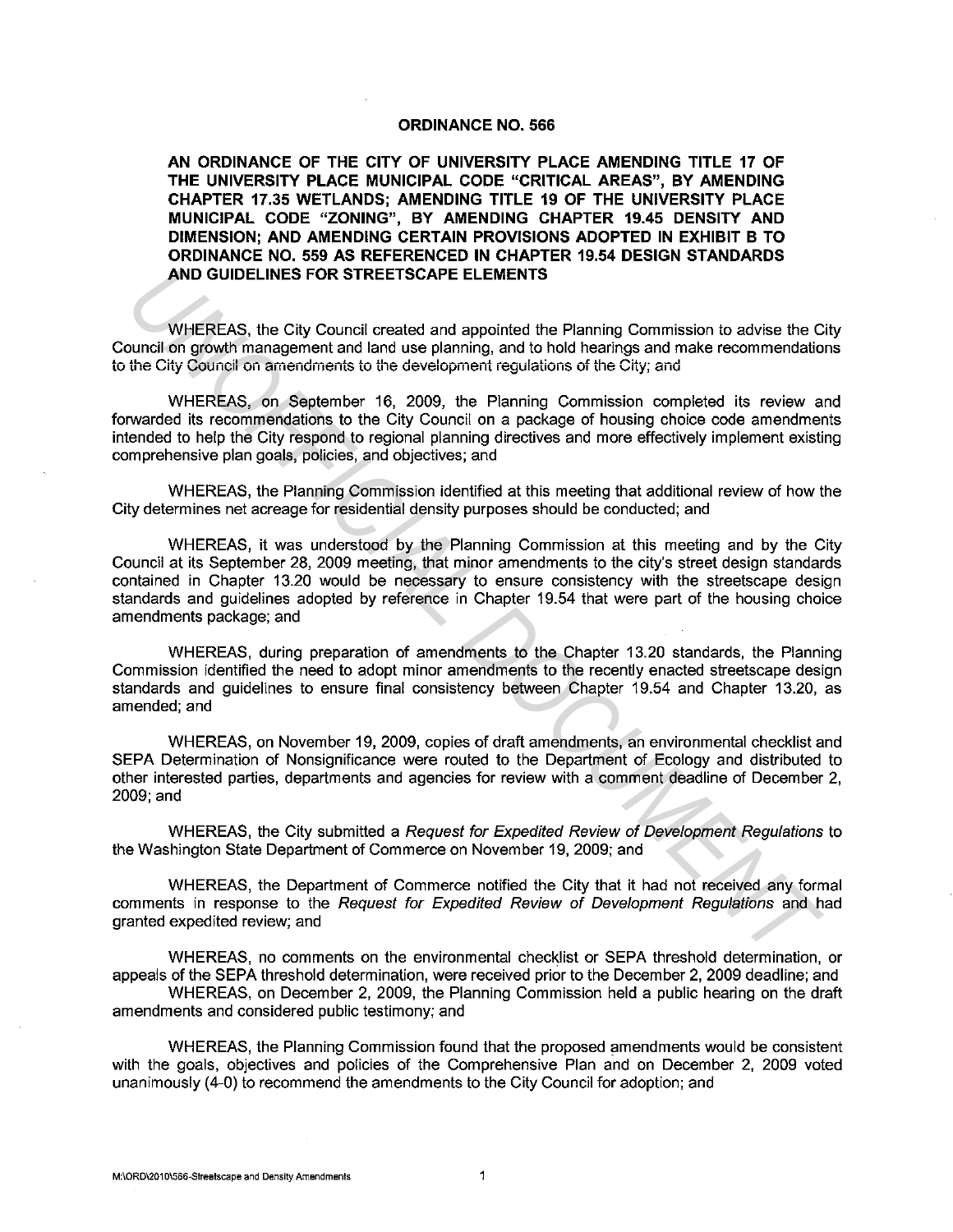WHEREAS, the City Council reviewed the recommendations of the Planning Commission at a public study session on January 19, 2010; and

WHEREAS, the City Council conducted a public review and considered public comment on the recommended amendments on February 1, 2010; and

WHEREAS, the City Council finds that the streetscape and density calculation amendments would be consistent with the goals, objectives and policies of the Comprehensive Plan, as outlined below:

Goal HS2: Achieve a mix of housing types to meet the needs of diverse households at various income levels;

Policy HS2B: Ensure that codes and development regulations do not create barriers to affordable housing opportunities;

Policy HS2C: Promote home ownership opportunities for people at various income levels;

Policy LU2E: Provide for a range of residential densities based on existing development patterns, community needs and values, proximity to facilities and services, immediate surrounding densities, and protection of natural environmental features; and

Policy TR1A: Develop and adopt street design standards that will reduce street maintenance requirements, increase safety and improve street aesthetics; and

WHEREAS, the City Council finds that the proposed amendments, as recommended by the Planning Commission, will be in the best interests of the citizens and property owners of the city, in that the proposal will implement existing comprehensive plan goals, objectives and policies relating to land use, housing and transportation; and

WHEREAS, the City Council finds that the proposed amendments, as recommended by the Planning Commission, will enhance the public health, safety, comfort, convenience or general welfare by allowing a greater choice of high quality housing to be constructed within the community at appropriate locations while ensuring that well-designed public streetscape facilities are provided; NOW, THEREFORE,

**THE CITY COUNCIL OF THE CITY OF UNIVERSITY PLACE, WASHINGTON, DOES ORDAIN AS FOLLOWS:** 

Section 1. Title 17 Critical Areas -- Chapter 17.35 - Wetlands - Section 17.35.050 of the University Place Municipal Code is hereby amended as set forth below:

17 .35.050 Residential density and on-site density transfer. The purpose of on-site density transfer is to cluster development in a manner that provides protection for wetlands and allows transfer of residential density from a wetland and/or wetland buffer area to an area on the same site that is neither wetland nor buffer. Those portions of the wetland and/or wetland buffer in which regulated activities are proposed to occur shall not be considered in calculating density transfer. Density transfer shall be determined as follows: Goal HS2: Achieve a mix of housing types to meet the needs of diverse households at various recome levels,<br>
Policy HS2E: Ensure that codes and development regulations do not create barriers<br>
affordable housing opportunitie

A. For sites containing regulated wetland buffer areas, full density credit may be transferred from the buffer area to the non-buffer area.

B. For sites containing regulated wetland areas, density transfer shall be calculated from the following table.

Table 5 - On-Site Density Transfer

**M:\ORD\2010\566-Streetscape and Density Amendments** 2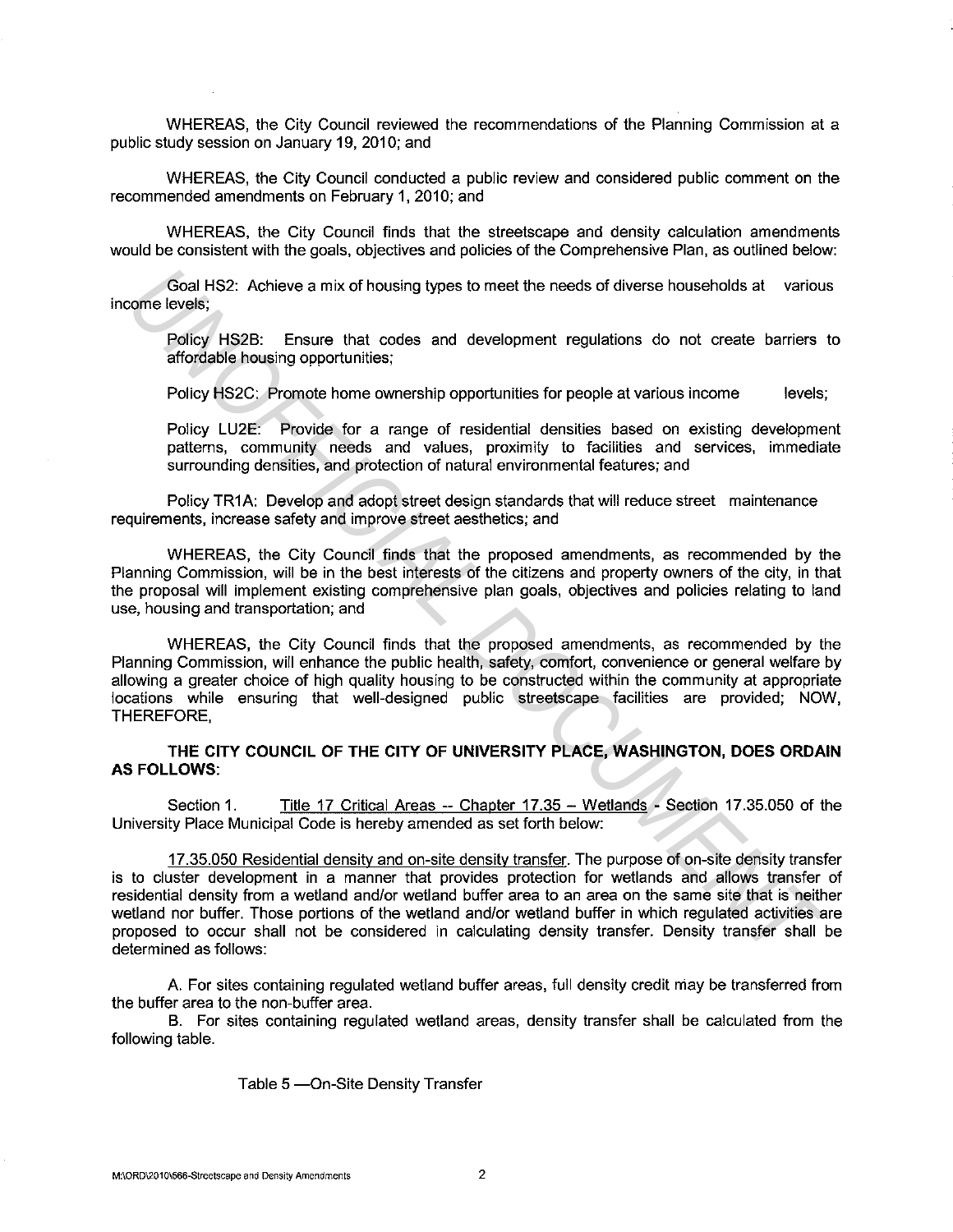| Percentage of site in wetland | Amount of credit |  |  |  |
|-------------------------------|------------------|--|--|--|
| $0 - 25%$                     | 75%              |  |  |  |
| $26 - 50%$                    | 50%              |  |  |  |
| 50-100%                       | 25%              |  |  |  |

B. A request for on site density transfer shall be reviewed as part of a planned development district (PDD) application. Residential density shall be less than or equal to the base density permitted in the underlying zone, based on the total area of the site.

C. If an on-site density transfer would result in the creation of one or more lots smaller than the minimum lot size specified for lots within a conventional plat, the subdivision shall be designed and processed in accordance with the Design Standards and Guidelines for Small Lot and Multifamily Development adopted by reference in UPMC 19.53.

Section 2. Title 19 Zoning -- Chapter 19.45 -- Density and Dimension - Section 19.45.030 of the University Place Municipal Code is hereby amended as set forth below:

19.45.030 Density standards. All density provisions shall be calculated in dwelling units per acre (du/ac). The calculation shall be based upon the net acreage, subtracting out land that, by City, State or Federal regulation, is unbuildable. This would include any areas such as, but not limited to, wetlands, wetland buffers, floodways, steep slopes, and streets (except as provided in Chapter 17.35 UPMC), lands below the ordinary high water mark, and lands set aside (by dedication or easement) for public or private streets (not including alleys). Land that may be difficult or expensive to build upon, but where development is not prohibited, would still count as buildable acreage. (See also Chapter 19.10 UPMC, Definitions, "Density.") When calculating density, no rounding is used. **B.** A request for on-site density-transfer shall be reviewed as-part of a-planned development<br>
Unit (FDD)-application. Residential density-shall be less than or equal to the base density-permitted<br>
Unit on the first of th

Section 3. Title 19 Zoning -- Chapter 19.54 - Design Standards and Guidelines for Streetscape Elements - Section 2.1.2 Local Feeder Street, Section 2.1.3 Neighborhood Street, and Section 2.2 Streetscape Type Standards, of Exhibit B to Ordinance No. 559, incorporated in Chapter 19.54 of the University Place Municipal Code by reference, are hereby amended as set forth in Exhibit "A" attached.

Section 4. Copy to be Available. One copy of this ordinance shall be available in the office of the City Clerk for use and examination by the public.

Section 5. Severability. If any section, sentence, clause, or phrase of this ordinance shall be held to be invalid or unconstitutional by a court of competent jurisdiction, such invalidity or unconstitutionality shall not affect the validity or constitutionality of any other section, sentence, clause, or phrase of this ordinance.

Section 6. Publication and Effective Date. A summary of this Ordinance consisting of its title shall be published in the official newspaper of the City. This ordinance shall take effect five days after publication.

PASSED BY THE CITY COUNCIL ON FEBRUARY 1, 2010.

Debbie Klosowski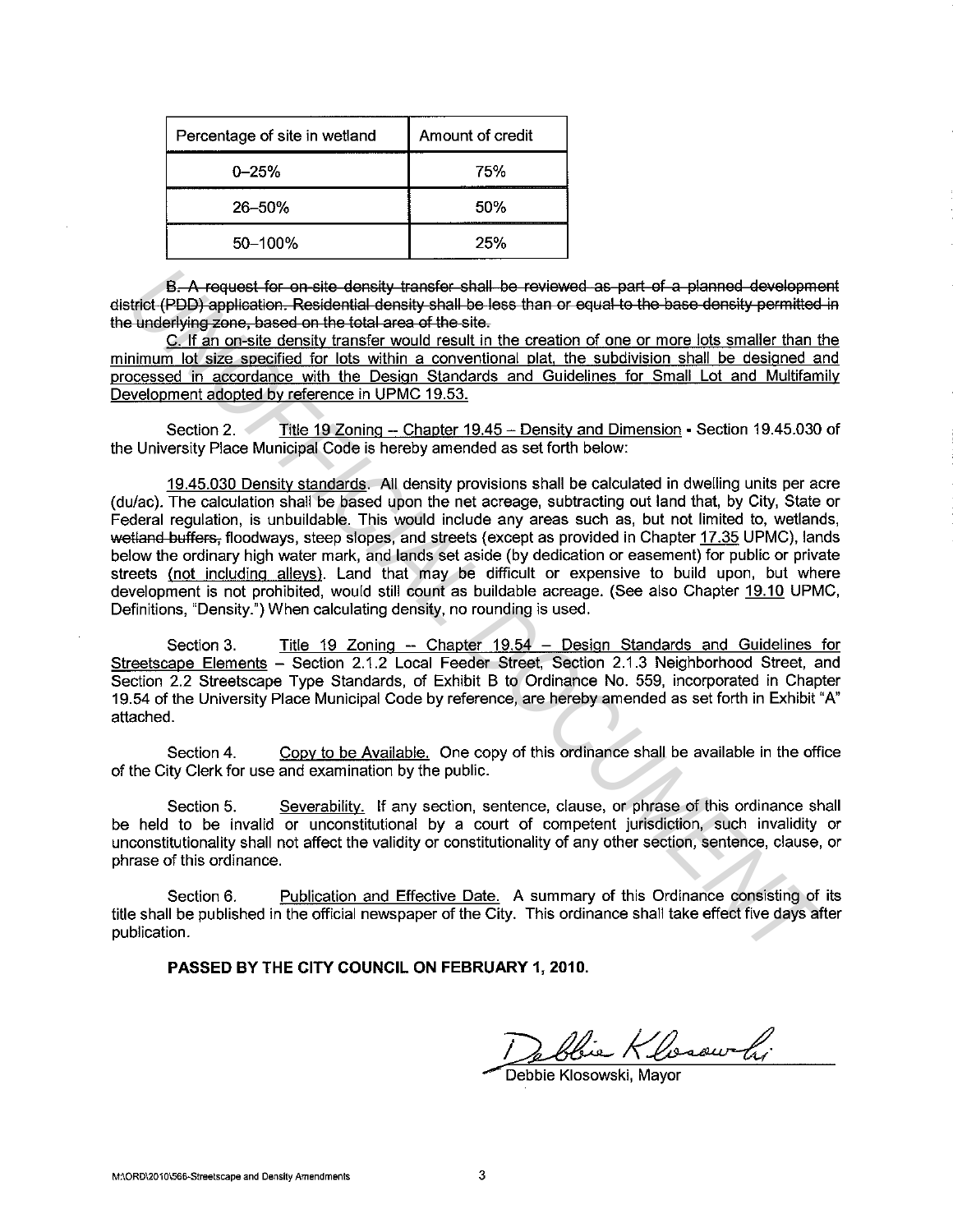**ATTEST:** 

a> Emy Genetia, City Clerk

**APPROVED AS TO FORM:** 

**OCAL AGORS ALLALAR CONSUMERANT**<br>
Agen Parker, City Altomey<br>
Clearbe Date: 62/08/10<br>
Clearbe Date: 62/08/10<br>
Clearbe Date: 62/08/10<br>
Clearbe Date: 7/10/10/10<br>
Clearbe Date: 7/10/10/10

Date of Publication: 02/03/10 Effective Date: 02/08/10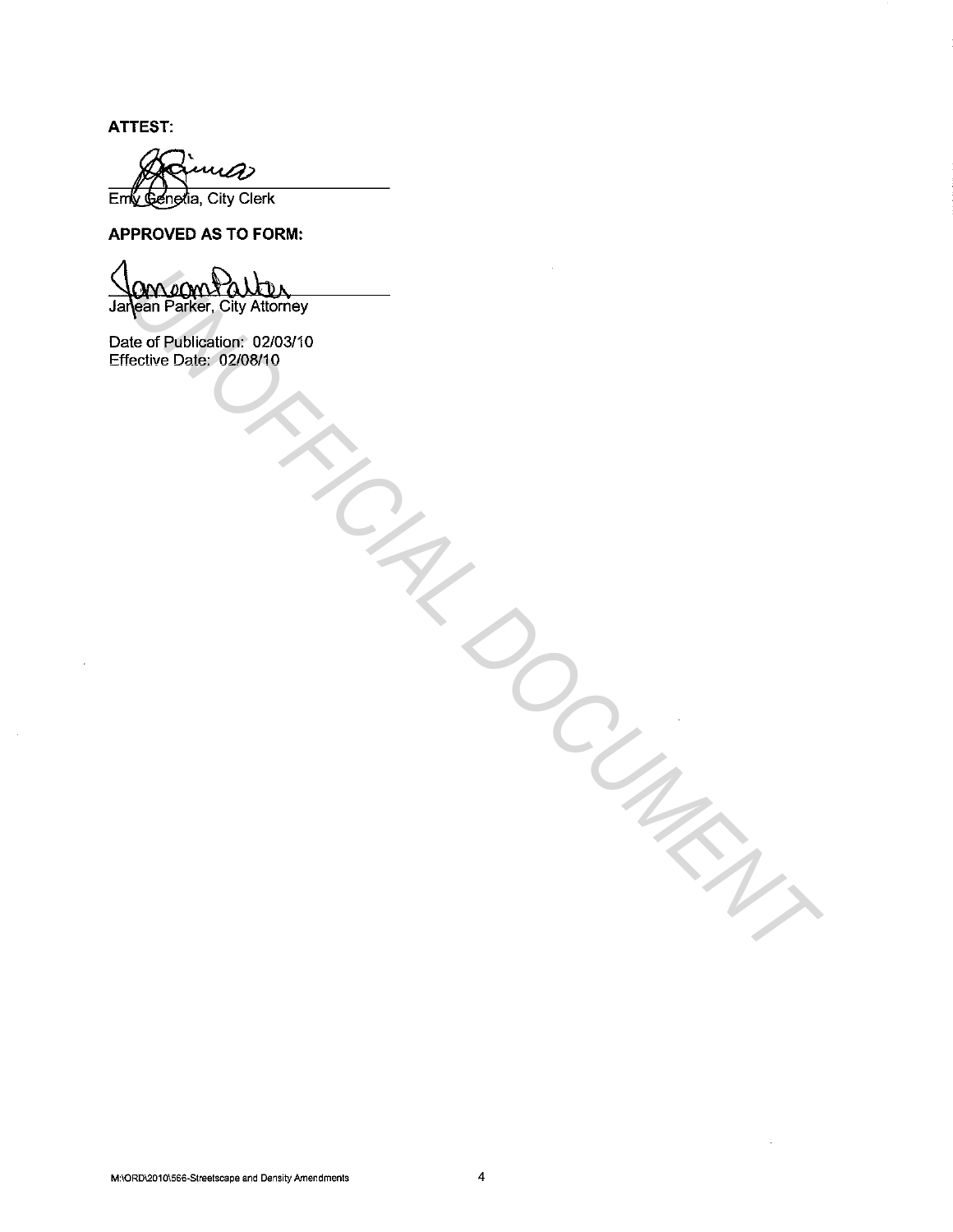## **Exhibit A to Ordinance No. 566**

Amendments to Design Standards and Guidelines for Streetscape Elements Adopted by Reference in UPMC 19.54

### 2.1.2 Local Feeder Street

Local Feeder streets serve as primary access to residential developments from the adjacent street system. They distribute traffic from neighborhood streets and access lanes and channel it to the arterial system. These streets promote multi-modal transportation and create a leisurely pedestrian environment within new and existing neighborhoods in University Place.

Landscape strips and parallel parking provide buffers between the pedestrian environment and vehicular traffic. Local feeder streets are intended to have a more intimate nature than higher level arterial and collector streets in the city. Wherever a Local Feeder street intersects with another street the intersection should be designed to provide pedestrians with a safe passage. Features may include pedestrian bulb:outs and striped or differentiated accent paving within the intersection. 2.1.2 Local <u>Feeder</u> Street<br>
Local F<u>eder</u> Street<br>
Local Feder streets serve as primary access to residential developments from the<br>
sciences and channel it to the arterial system. These streets promote artistical states<br>

- Local Feeder streets should be paved, 34 feet wide from inside of curb to inside of curb, with a 6-inch vertical cement concrete curb and gutter, an 5.5 to 8-foot planted buffer strip, and 5-foot cement concrete sidewalk on both sides of the street.
- Seven-foot-wide. parallel parking shall be included on both sides of the street.
- Cul-de-sacs are prohibited.
- The road right-of-way should be a minimum of 55 60feet in width. The City may require additional right-of-way width within either the buffer strip or beyond the sidewalk when determined necessary by the City Engineer to accommodate traffic signage, larger street trees or other facilities intended to serve the public.
- A Local Feeder street shall be a public road.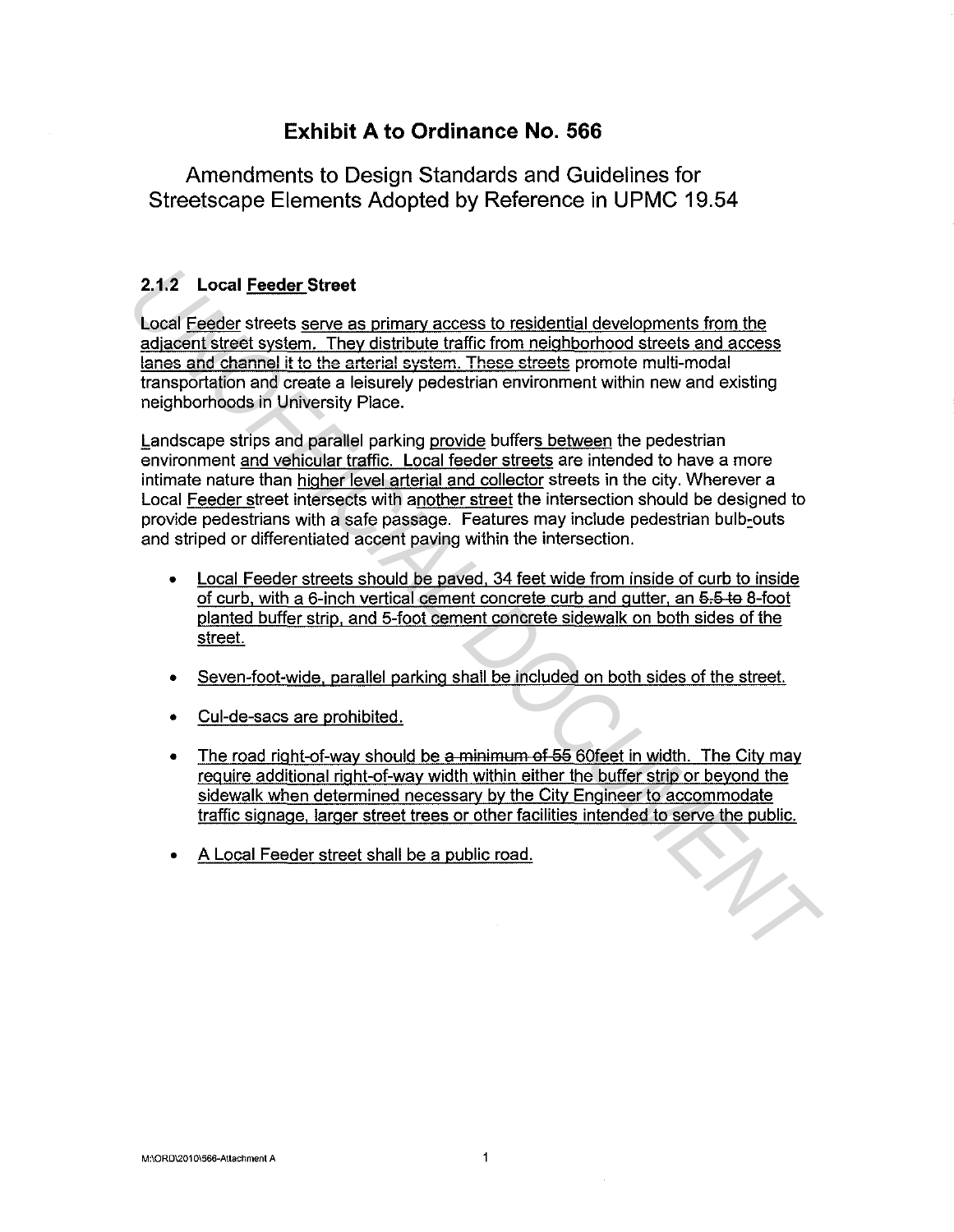FIGURE 2-2 **LOCAL FEEDER STREET** Figure 2-2B:<br>Desirable: This street creates an environment that is better<br>suited for the pedestrian creating a landscaped buffer and<br>parallel parking buffer. Figure 2-24:<br>Undestrable: This street does not provide a safe or<br>engaging environment for the pedestrian FIGURE 2-3

**LOCAL FEEDER STREET** 

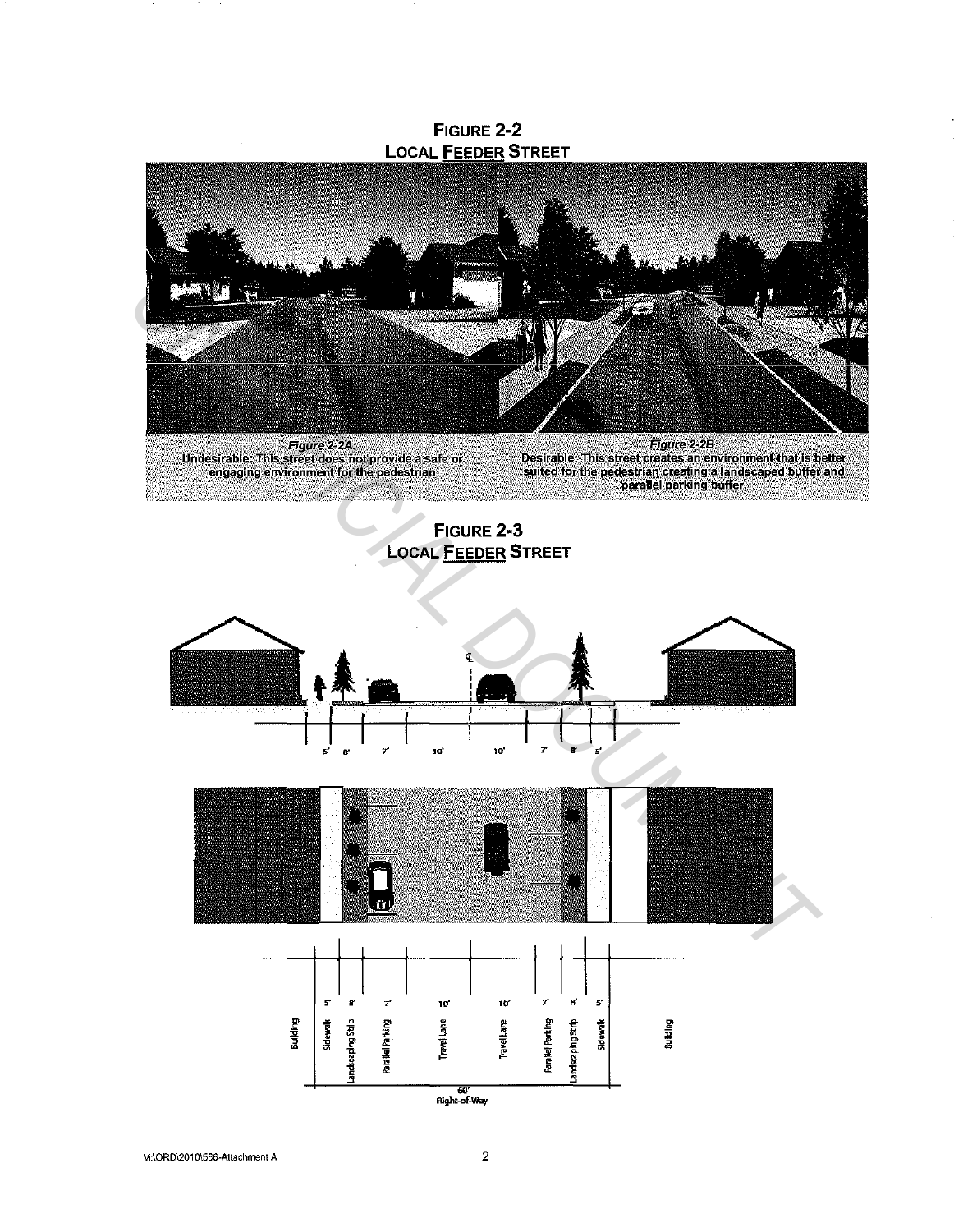#### **2.1.3 Neighborhood Street**

Neighborhood streets are typically internal subdivision streets providing circulation within the subdivision or between subdivisions. Travel lanes and the overall road section are narrower than the typical local road, contributing to the residential character of the streetscape.

- Neighborhood streets should be paved, 278 feet wide from inside of curb to inside of curb, with a 6-inch vertical cement concrete curb and gutter, an  $6.5 \text{ to } 7$ 8-foot planted buffer strip, and 5-foot cement concrete sidewalk on both sides of the street.
- **Seven to eight foot-vvide, parallel parking shall be included on one side of the**  street.
- Neighborhood streets should not exceed 150 feet in length without an emergency vehicle turn-around or through connection to another road. All portions of the exterior of the first floor of the dwelling units shall not exceed 150 feet from emergency vehicle access.
- Cul-de-sacs are prohibited on Neighborhood streets in small lot developments and discouraged in other locations. A cul-de-sac may be approved in a conventional plat when connectivity with the surrounding neighborhood is achieved. Such cul-de-sacs must include a central green court consistent with the City's Low Impact Development goals and objectives. Frequired bursts should be pavel, ziel ere when in this cost of care in the state of courts, the state of courts of the steel.<br> **Example 10** to the state of the state of the state of the state of the state of the state.<br>
	- The road right-of-way should be a minimum of 49 53 feet in width. The City may require additional right-of-way width within either the buffer strip or beyond the sidewalk when determined necessary by the City Engineer to accommodate traffic signage, larger street trees or other facilities intended to serve the public.
	- A Neighborhood street shall be a public road.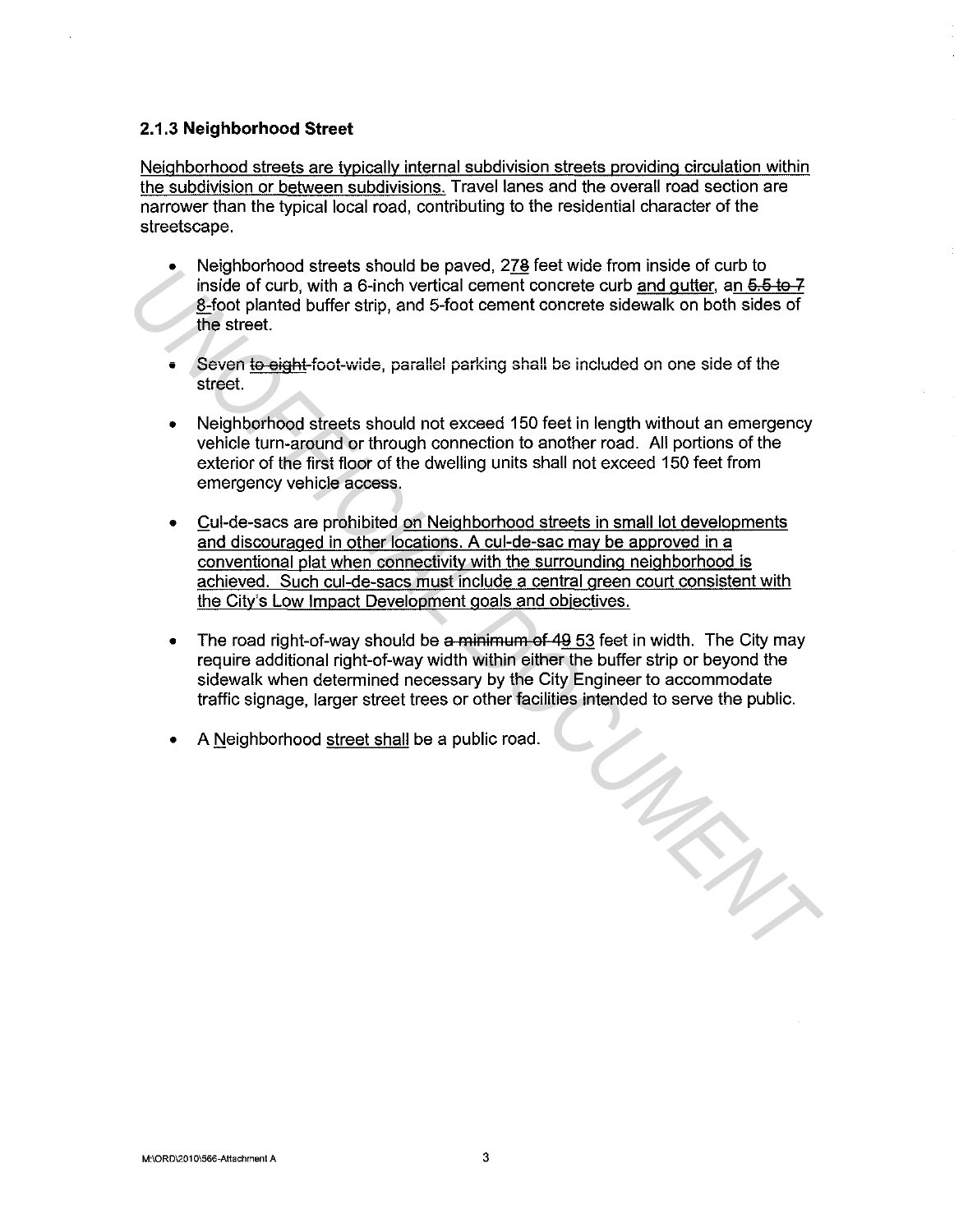FIGURE 2-4 **NEIGHBORHOOD STREET SECTION** 



 $\mathcal{A}$